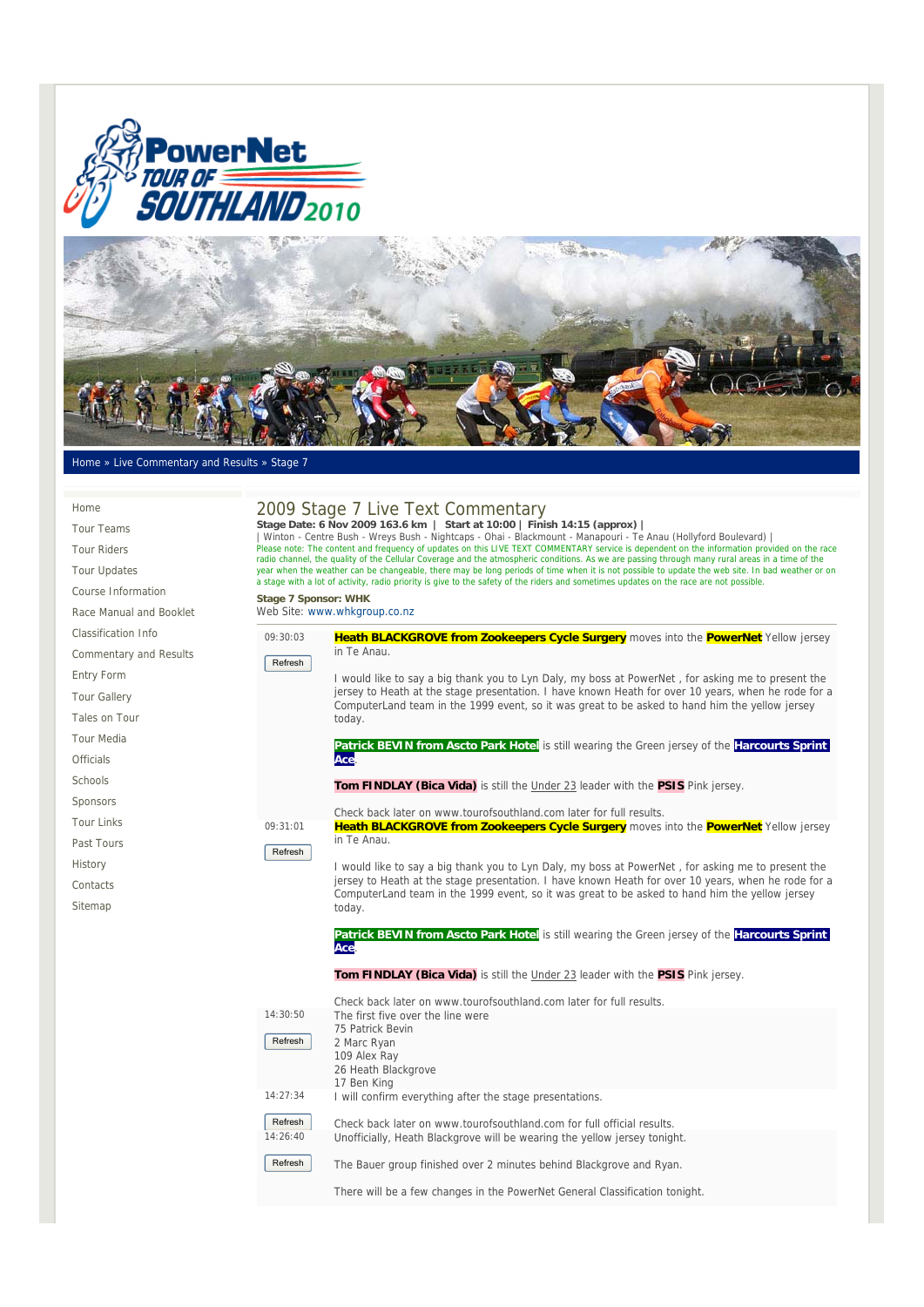| 14:22:26            | All of the other classification leaders should remain the same as at the start of the stage.<br>Jack Bauer has just crossed the line.                                            |
|---------------------|----------------------------------------------------------------------------------------------------------------------------------------------------------------------------------|
| Refresh             |                                                                                                                                                                                  |
| 14:21:49            | 57 seconds has passed since Bevin took the win.                                                                                                                                  |
| Refresh             |                                                                                                                                                                                  |
| 14:21:06            | Patrick BEVIN takes out the win in Te Anau.                                                                                                                                      |
| Refresh             | Heath Blackgrove was in 4th.                                                                                                                                                     |
| 14:14:21            | The clock is ticking Jack.<br>The leaders have just passed the 4km sign.                                                                                                         |
| Refresh<br>14:12:51 | Heath Blackgrove and Marc Ryan will be absolutely nailing it all the way to Te Anau.                                                                                             |
| Refresh             | If Marc Ryan @1:04 wins the stage (6 second bonus) and can make a 2 second gap between himself<br>and Heath Blackgrove @57, he will go into first or second, depending on Bauer. |
|                     | The last time check at 6km was 2:03.                                                                                                                                             |
|                     | We are shooting away to the finish in Te Anau now.                                                                                                                               |
| 14:08:24            | Jesse Sergent and Sam Bewley are now back in the chasing group.                                                                                                                  |
| Refresh             | Not all of the riders in the break are working now.                                                                                                                              |
|                     | 14:05 We have just passed the 10km sign.                                                                                                                                         |
|                     | The gap is 2 minutes at 11km.                                                                                                                                                    |
|                     | Heath Blackgrove, Marc Ryan and Floyd Landis are driving it at the front.                                                                                                        |
| 14:08:15<br>Refresh | The riders will be getting tired now at we approach the outskirts of Manapouri. The leaders are rolling<br>along nicely at around 45km/h.                                        |
|                     | 6 riders including Jack Bauer have gone off the front of the chasing group.                                                                                                      |
|                     | If the correct marker was used, the time gap is now down to 1 minute 30 seconds with about 22km<br>to go.                                                                        |
|                     | <b>GAME ON!</b>                                                                                                                                                                  |
|                     | 13:50 Logan Hutchings attacked on Manapouri lake front and has a handy lead.                                                                                                     |
|                     | It looks like stage 3 winner Hutchings will be picked up shortly.                                                                                                                |
|                     | 13:53 Hutchings has been picked up.                                                                                                                                              |
|                     | The chasing group is 12 Peter LATHAM [BPC] 29 Glen CHADWICK [ZCS] 61 Jeremy YATES [TEP] 73<br>Mike NORTHEY [APH] 80 Jack BAUER [STR] and they are flying along.                  |
|                     | 13:58 The leaders have just passed the 15km to go sign.                                                                                                                          |
|                     | 13:59 The last time gap was 1:47 from Blackgrove and Ryan to Bauer.                                                                                                              |
| 14:02:07            | We have just passed the 25 km to go sign.                                                                                                                                        |
| Refresh             | When the riders turn onto Manapouri lake front, they should have a tail wind behind them.                                                                                        |
| 14:01:34            | The last gap was 2:24 with 26.8km to go.<br>15km to go Bauer and Latham are chasing the leaders with Yates are two others. Only 1 minute                                         |
|                     | thirty behind. Bauer will be working to keep the yellow.                                                                                                                         |
| Refresh<br>13:44:23 | 129.8 km Fresh Choice Te Anau Sprint *Bonus results                                                                                                                              |
| Refresh             | 75 Patrick BEVIN [APH]<br>110 Tom FINDLAY [BCV]                                                                                                                                  |
| 13:43:22            | 17 Ben KING [CST]<br>Rachael and Andrea have both predicted that Jack Bauer will do enough to keep the yellow jersey. A                                                          |
| Refresh             | bold prediction. Tony reckons Heath may just do enough to grab the yellow.                                                                                                       |
|                     | Acky says the winner will come from this leading bunch stage by 2 minutes.                                                                                                       |
|                     | Chris Macic from PowerNet has dropped off the back at 135km                                                                                                                      |
| 13:41:36            | The last time gap was 2:15 at 135km.<br>105.0 km Hollyford Boulevard (Blackmount School) Sprint results                                                                          |
|                     |                                                                                                                                                                                  |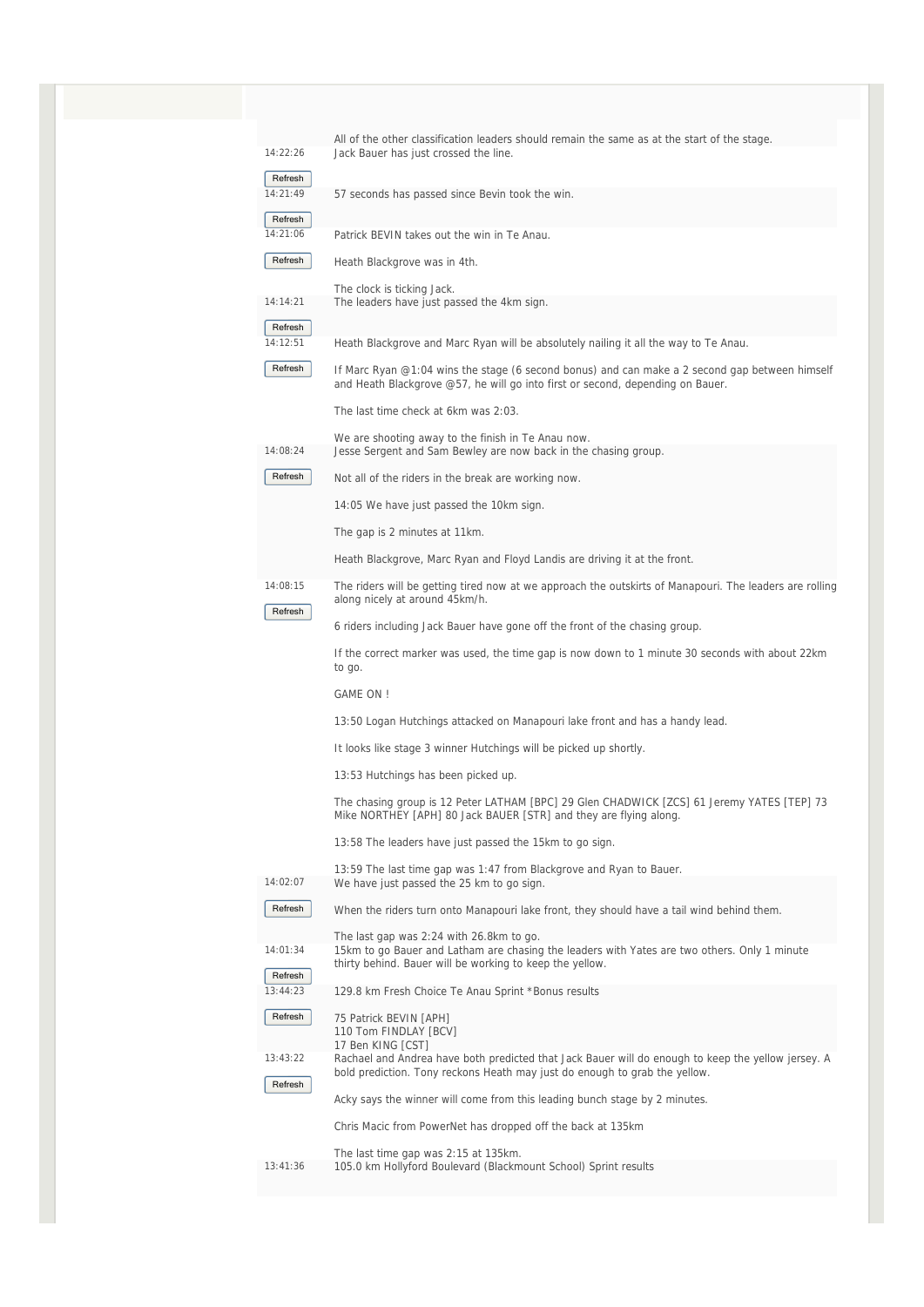| Web Design by Flatout © 2009<br>Tour of<br>Southland. | Refresh  | 75 Patrick BEVIN [APH]<br>4 Logan HUTCHINGS [CLP]<br>26 Heath BLACKGROVE [ZCS]                                                                                                                                                                                                                                                 |
|-------------------------------------------------------|----------|--------------------------------------------------------------------------------------------------------------------------------------------------------------------------------------------------------------------------------------------------------------------------------------------------------------------------------|
|                                                       |          | We are in Speights Country. The Speights beer was first created near Blackmount and the Speights<br>family still live nearby at Redcliffs station.                                                                                                                                                                             |
|                                                       |          | 129.8 km Fresh Choice Te Anau Sprint results                                                                                                                                                                                                                                                                                   |
|                                                       |          | 75 Patrick BEVIN (APH)<br>110 Tom FINDLAY (BCV)                                                                                                                                                                                                                                                                                |
|                                                       | 13:37:35 | 17 Ben KING (CST)<br>With regards to the PowerNet General Classification, Heath Blackgrove was 57 seconds behind Jack<br>Bauer at the start of the stage, with Marc Ryan at 1:14 and Tom Findlay at 2:08.                                                                                                                      |
|                                                       | Refresh  | At 126km the gap between the leaders and the group of Jack Bauer was 2:04.                                                                                                                                                                                                                                                     |
|                                                       |          | The group of Bauer is working really hard to reduce the gap.                                                                                                                                                                                                                                                                   |
|                                                       |          | At 127.8 km as we turn off towards Manapouri, the gap is now at 2:05.                                                                                                                                                                                                                                                          |
|                                                       |          | The South West Helicopters chopper is up with the CUE TV crew and also James Jubb from Envious<br>Photography.                                                                                                                                                                                                                 |
|                                                       | 13:37:23 | 13:35 At 130km the gap was still 2:05.<br>We are not too far away from the start of the Blackmount Hill Climb as more vehicles file past.                                                                                                                                                                                      |
|                                                       | Refresh  | The word is that there is a lot of pressure is on in the main group.                                                                                                                                                                                                                                                           |
|                                                       |          | When the main group were advised of the time gap, Subway Avanti, Bissell Pro Cycling and Share the<br>Road have gone to the front and are driving it.                                                                                                                                                                          |
|                                                       |          | At 112km, the time gap was 3:30.                                                                                                                                                                                                                                                                                               |
|                                                       |          | There are about 50km left to go now.                                                                                                                                                                                                                                                                                           |
|                                                       |          | The leaders have just started the climb on the Blackmount Hill.                                                                                                                                                                                                                                                                |
|                                                       |          | 13:02 Paul Odlin has just been dropped.                                                                                                                                                                                                                                                                                        |
|                                                       |          | 13:05 Chris Macic has been dropped.                                                                                                                                                                                                                                                                                            |
|                                                       |          | Jesse Sergent has been leading all the way up followed by Ben King.                                                                                                                                                                                                                                                            |
|                                                       |          | 13:07 MICHAEL VINK has just taken out the Blackmount Hill climb from Ben King.                                                                                                                                                                                                                                                 |
|                                                       |          | Jack Bauer and another rider have gone off the front of the bunch at the top of the climb and are<br>trying to get across.                                                                                                                                                                                                     |
|                                                       |          | Graeme Atkinson reckons they will have no chance.                                                                                                                                                                                                                                                                              |
|                                                       |          | We have 12 riders in the lead group. These are followed by Bauer +1 and then<br>there are two groups of 10.                                                                                                                                                                                                                    |
|                                                       |          | 3 groups have formed over a 250m distance.                                                                                                                                                                                                                                                                                     |
|                                                       |          | At 117km, the gap was 3 minutes 5 seconds.                                                                                                                                                                                                                                                                                     |
|                                                       |          | Jack Bauer will need a huge effort to make back the time that he has lost.                                                                                                                                                                                                                                                     |
|                                                       |          | 13:17 Chris MACIC from POWERNET has just got back onto the leading group. Great effort.                                                                                                                                                                                                                                        |
|                                                       |          | 13:20 The leading group now has a lead of 2:45 at 122km                                                                                                                                                                                                                                                                        |
|                                                       |          | 2 Marc RYAN [CLP] 3 Jesse SERGENT [CLP] 4 Logan HUTCHINGS [CLP] 17 Ben KING [CST] 21 Floyd<br>LANDIS [CBS] 26 Heath BLACKGROVE [ZCS] 27 Sam BEWLEY [ZCS] 47 James IBRAHIM [TTT] 70<br>Chris MACIC [POWERNET] 75 Patrick BEVIN [APH] 104 Michael VINK [STT] 109 Alex RAY [BCV] 110<br>Tom FINDLAY [BCV] are in this lead group. |
|                                                       | 13:37:12 | The chasers have clawed back about 45 seconds in 10 km.<br>We have just passed the sign for the Lake Monowai turn.                                                                                                                                                                                                             |
|                                                       | Refresh  | The main bunch are letting Jack Bauer and the Share The Road team do most of the work on the<br>front.                                                                                                                                                                                                                         |
|                                                       |          | The gap at the Lake Monowai turn was 3 minutes and 50 seconds.                                                                                                                                                                                                                                                                 |
|                                                       | 12:46:26 | The reception around here is in and out in very windy conditions, but the leading riders are getting                                                                                                                                                                                                                           |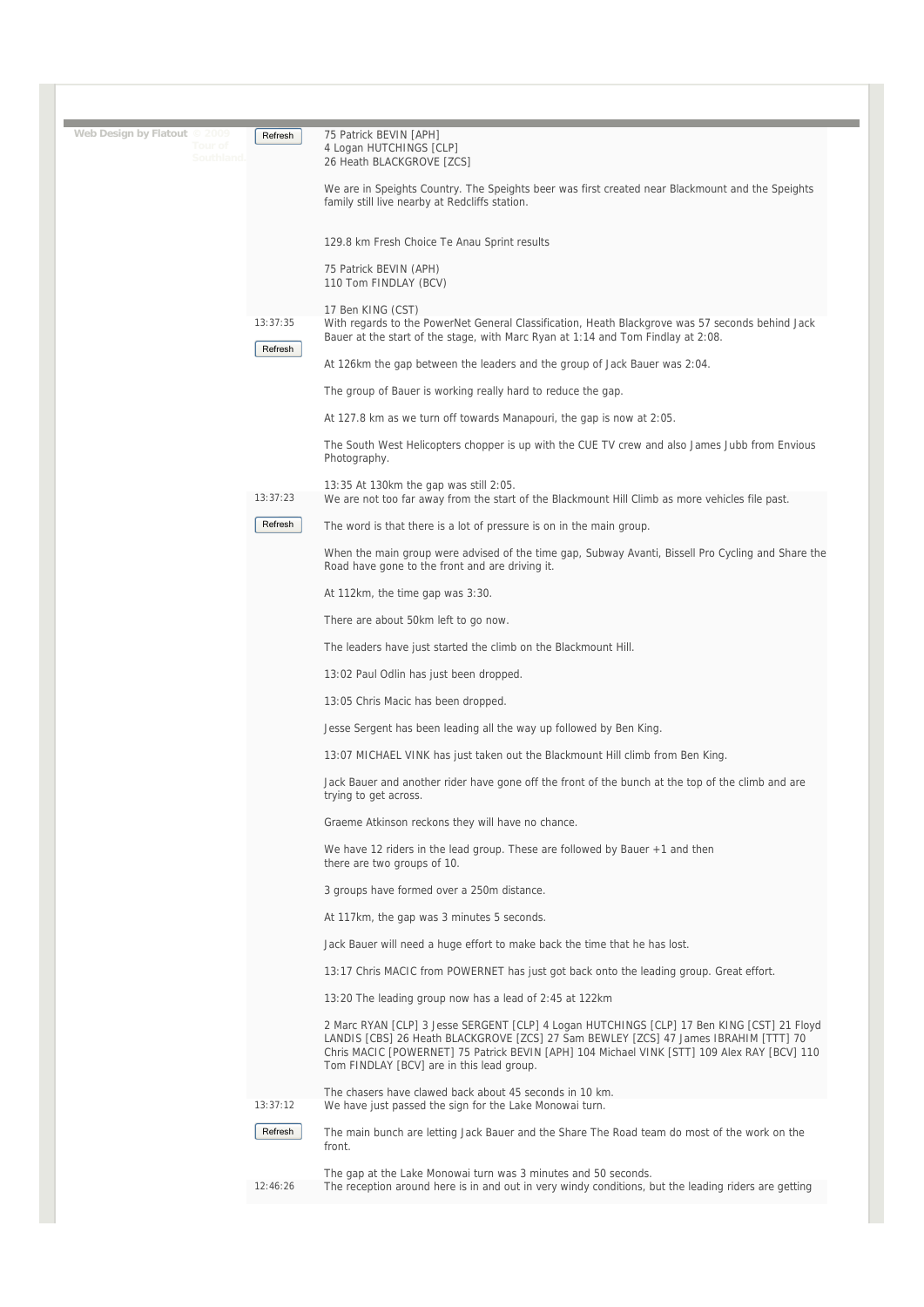|                                                                                                                                                                                                                                                                                     | Refresh             | into their work and still working really well together.                                                                                                                                                                                                                                                                                                                                                                                                |
|-------------------------------------------------------------------------------------------------------------------------------------------------------------------------------------------------------------------------------------------------------------------------------------|---------------------|--------------------------------------------------------------------------------------------------------------------------------------------------------------------------------------------------------------------------------------------------------------------------------------------------------------------------------------------------------------------------------------------------------------------------------------------------------|
| Home   Sponsors   Course Information<br>Commentary and Results   Tour Teams<br>Classification Info   Tour Riders   Tour<br>Competitions   Tour Media   Schools  <br>Race Manual and Booklet   Officials<br>Tour Gallery   Tour Links   Past Tours  <br>History   Contacts   Sitemap |                     | The gap is now out to 3:15 minutes at the Makarewa Stream.                                                                                                                                                                                                                                                                                                                                                                                             |
|                                                                                                                                                                                                                                                                                     |                     | Progressing towards Blackmount School, there are now northerly crosswinds for the riders to contend<br>with.                                                                                                                                                                                                                                                                                                                                           |
|                                                                                                                                                                                                                                                                                     |                     | The kids from Blackmount School are all out waving their lime green PowerNet flags and banging<br>their Subway sticks as the leaders go past.                                                                                                                                                                                                                                                                                                          |
|                                                                                                                                                                                                                                                                                     | 12:46:02            | Coming up to the Hollyford Boulevard sprint at 105km. The leaders are keeping a steady tempo going<br>but will be very hard for them to keep together once they hit the hill.                                                                                                                                                                                                                                                                          |
|                                                                                                                                                                                                                                                                                     | Refresh<br>12:35:26 | The leaders are rolling along nicely sitting on around 40 k/h into a headwind.                                                                                                                                                                                                                                                                                                                                                                         |
|                                                                                                                                                                                                                                                                                     | Refresh             | We have covered around 94 km.                                                                                                                                                                                                                                                                                                                                                                                                                          |
|                                                                                                                                                                                                                                                                                     |                     | The New Zealand Police have just taken a stream of traffice past us, including the Zookeepers Cafe<br>van. The coffee at the Zookeepers van is very popular on tour.                                                                                                                                                                                                                                                                                   |
|                                                                                                                                                                                                                                                                                     |                     | Share the Road and Wintons Middle Pub are doing most of the work at the front of the main bunch.                                                                                                                                                                                                                                                                                                                                                       |
|                                                                                                                                                                                                                                                                                     |                     | The gap is $2:10$ at 97 km.                                                                                                                                                                                                                                                                                                                                                                                                                            |
|                                                                                                                                                                                                                                                                                     |                     | What happens on the Blackmount Hill could have a large bearing on the outcome of the 2009<br>PowerNet Tour of Southland.                                                                                                                                                                                                                                                                                                                               |
|                                                                                                                                                                                                                                                                                     | 12:23:47            | At the Wairaki River crossing the gap was holding at 2:09.                                                                                                                                                                                                                                                                                                                                                                                             |
|                                                                                                                                                                                                                                                                                     | Refresh             | The cellular signal is a bit patchy around here, so there may be some delays in the updates for a<br>while.                                                                                                                                                                                                                                                                                                                                            |
|                                                                                                                                                                                                                                                                                     | 12:16:34            | The gap is now 2:10 at 86km. They have only pulled back 8 seconds in the last 10 km.                                                                                                                                                                                                                                                                                                                                                                   |
|                                                                                                                                                                                                                                                                                     | Refresh<br>12:13:12 | The climb up the Blackmount Hill will split the leading bunch apart. Landis may fancy his chances?<br>We are approx 30kms from Blackmount Hill. Blackmount is a 3km hill climb with approx 150m in                                                                                                                                                                                                                                                     |
|                                                                                                                                                                                                                                                                                     | Refresh             | elevation to be climbed. This may be where Landis makes his mark on the PowerNet Tour of<br>Southland                                                                                                                                                                                                                                                                                                                                                  |
|                                                                                                                                                                                                                                                                                     | 12:08:10            | The yellow jersey and his team are working hard at the front of the chasing bunch along with<br>Placemakers, Bissell Pro Cycling and Subway Avanti.                                                                                                                                                                                                                                                                                                    |
|                                                                                                                                                                                                                                                                                     | Refresh<br>12:02:54 |                                                                                                                                                                                                                                                                                                                                                                                                                                                        |
|                                                                                                                                                                                                                                                                                     |                     | After 76kms the lead has just extended to 2 minutes 20                                                                                                                                                                                                                                                                                                                                                                                                 |
|                                                                                                                                                                                                                                                                                     | Refresh<br>12:02:11 | 41 Kyle MARWOOD [TPT] was dropped on the Clifden climb and is waiting for the main bunch to                                                                                                                                                                                                                                                                                                                                                            |
|                                                                                                                                                                                                                                                                                     | Refresh             | catch him so he can get some respite.                                                                                                                                                                                                                                                                                                                                                                                                                  |
|                                                                                                                                                                                                                                                                                     |                     | The leaders have just turned off onto the Manapouri Highway. They have a strong headwind to<br>contend with.                                                                                                                                                                                                                                                                                                                                           |
|                                                                                                                                                                                                                                                                                     | 11:57:55            | If the peleton get organised and get stuck in, they can eat into the lead.<br>After 75kms 41 Kyle MARWOOD [TPT] is now in no mans land between the lead bunch and the                                                                                                                                                                                                                                                                                  |
|                                                                                                                                                                                                                                                                                     |                     | peloton.                                                                                                                                                                                                                                                                                                                                                                                                                                               |
|                                                                                                                                                                                                                                                                                     | Refresh<br>11:56:31 | 73.9 km Mainland Transport (Clifden) Hill Climb Results                                                                                                                                                                                                                                                                                                                                                                                                |
|                                                                                                                                                                                                                                                                                     |                     | 104 Michael VINK [STT]                                                                                                                                                                                                                                                                                                                                                                                                                                 |
|                                                                                                                                                                                                                                                                                     | Refresh             | 47 James IBRAHIM [TTT]<br>17 Ben KING [CST]                                                                                                                                                                                                                                                                                                                                                                                                            |
|                                                                                                                                                                                                                                                                                     | 11:55:33            | The group are still working really well together.                                                                                                                                                                                                                                                                                                                                                                                                      |
|                                                                                                                                                                                                                                                                                     | Refresh             | 41 Kyle MARWOOD [TPT] has just dropped off the lead group on the Clifden climb                                                                                                                                                                                                                                                                                                                                                                         |
|                                                                                                                                                                                                                                                                                     | 11:46:57            | 1:52 is the gap now.<br>The time gap at Orawia was 1:46.                                                                                                                                                                                                                                                                                                                                                                                               |
|                                                                                                                                                                                                                                                                                     | Refresh             |                                                                                                                                                                                                                                                                                                                                                                                                                                                        |
|                                                                                                                                                                                                                                                                                     | 11:45:09<br>Refresh | The leaders are approaching the Orawia Corner now.                                                                                                                                                                                                                                                                                                                                                                                                     |
|                                                                                                                                                                                                                                                                                     | 11:41:37            | The peleton have upped the pace.                                                                                                                                                                                                                                                                                                                                                                                                                       |
|                                                                                                                                                                                                                                                                                     | Refresh             | Confirming the leading group at 64km who have a lead of 1:40.                                                                                                                                                                                                                                                                                                                                                                                          |
|                                                                                                                                                                                                                                                                                     | 11:41:34            | 2 Marc RYAN [CLP] 3 Jesse SERGENT [CLP] 4 Logan HUTCHINGS [CLP] 17 Ben KING [CST] 19 Paul<br>ODLIN [CST] 21 Floyd LANDIS [CBS] 26 Heath BLACKGROVE [ZCS] 27 Sam BEWLEY [ZCS] 41Kyle<br>MARWOOD [TPT] 47 James IBRAHIM [TTT] 70 Chris MACIC [POWERNET] 75 Patrick BEVIN [APH]<br>104 Michael VINK [STT] 109 Alex RAY [BCV] 110 Tom FINDLAY [BCV]<br>Now I know where all of the sheep have been hiding. There are a little white dots for as far as the |
|                                                                                                                                                                                                                                                                                     | Refresh             | eye can see                                                                                                                                                                                                                                                                                                                                                                                                                                            |
|                                                                                                                                                                                                                                                                                     | 11:37:31            | Looking behind there is a long straight, we can just see the flashing lights of the team vans. It looks<br>more than 1:42 now.                                                                                                                                                                                                                                                                                                                         |
|                                                                                                                                                                                                                                                                                     |                     |                                                                                                                                                                                                                                                                                                                                                                                                                                                        |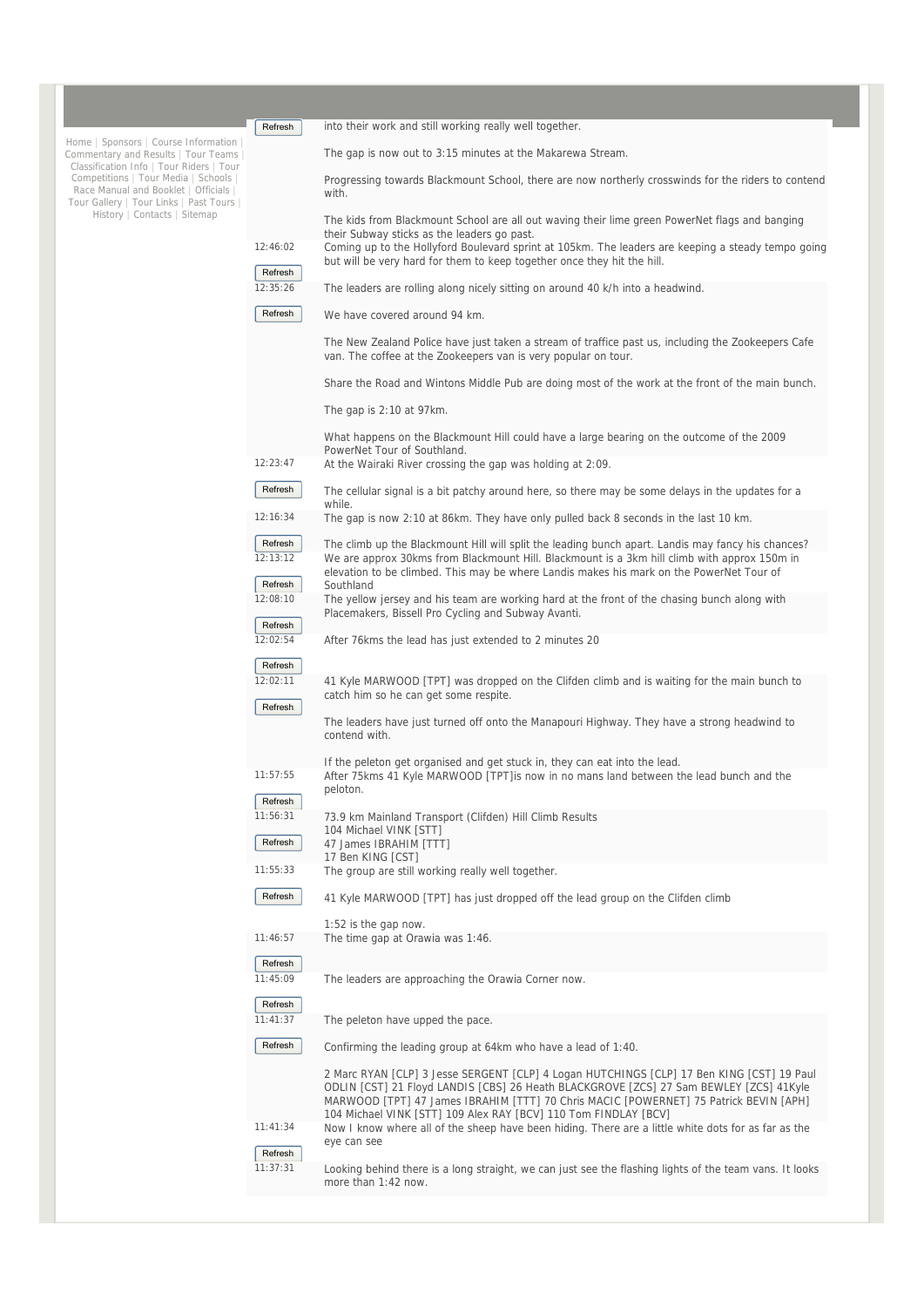| Refresh<br>11:36:08 | Rider No 8 Eric DROWER is wanting to withdraw from the race. Poor Eric lost a tooth in the crash on<br>Monday. W havent heard for sure if he has withdrawn but will keep you updated.                                                               |
|---------------------|-----------------------------------------------------------------------------------------------------------------------------------------------------------------------------------------------------------------------------------------------------|
| Refresh<br>11:33:02 | The leading group are working really well and have a great chance of staying away if they keep this<br>up.                                                                                                                                          |
| Refresh             | The chasing group have Bissell Pro Cycling, Subway Avanti and Share the Road on the front with<br>Bauer and McCauley keeping an eye on things.                                                                                                      |
| 11:29:56<br>Refresh | The gap is now out to 1:42 at 57 km.<br>Colour Plus are at the front doing most of the work with Heath Blackgrove heavily contributing.<br>Graham Sycamore advises that allo of the riders (except number 110) have been doing their fair<br>share. |
|                     | The gap was 1:35 at 55km.                                                                                                                                                                                                                           |
| 11:28:25            | The riders have the wind behind them now and the pace has increased.<br>good to hear that most of New Plymouth are tuning in to the coverage.                                                                                                       |
| Refresh<br>11:26:41 | We just passed the 50km sign for the distance travelled so far.                                                                                                                                                                                     |
| Refresh             | The leaders are flying along in single file at over 60km/h.                                                                                                                                                                                         |
| 11:26:27<br>Refresh | 47.2 km G. J. Atkinson Property Maintenance (Ohai) Sprint *Bonus Results                                                                                                                                                                            |
|                     | 19 Paul ODLIN [CST]<br>75 Patrick BEVIN [APH]<br>41 Kyle MARWOOD [TPT]                                                                                                                                                                              |
| 11:20:12<br>Refresh | glad to hear you are enjoying the coverage Marty! Also the team at Biosport up in Auckland who will<br>be happy to see Landis up in the main bunch this morning.                                                                                    |
| 11:19:01            | Passing through Ohai it is very windy.                                                                                                                                                                                                              |
| Refresh<br>11:15:20 | The gap was 1:09 at Ohai.<br>A big plug to Pam Ross co Tour Manager. Pam makes the best hot chocolates in town!                                                                                                                                     |
| Refresh<br>11:14:29 | The leading riders are just approaching Ohai.                                                                                                                                                                                                       |
| Refresh<br>11:12:26 | Karl Murray is driving the chasing bunch to try and keep team mate Jack Bauer in touch.<br>The chasing group are sorting themselves out with Share The Road and Robin Reid doing most of the                                                        |
| Refresh             | work.<br>Julian Ineson has just pointed out to Graham Sycamore that Heath Blackgrove is actually the new                                                                                                                                            |
| 11:10:15            | leader on the road, not Marc Ryan. Heath was at 57 seconds at the start of stage 7.<br>38.0 km Lions Club of Ohai And Nightcaps (St Patricks School) Sprint results                                                                                 |
| Refresh             | 41 Kyle MARWOOD [TPT]<br>75 Patrick BEVIN [APH]<br>70 Chris MACIC [PNT]                                                                                                                                                                             |
|                     | 38.4 km Nightcaps Four Square Discount Sprint                                                                                                                                                                                                       |
|                     | 75 Patrick BEVIN [APH]<br>41 Kyle MARWOOD [TPT]<br>3 Jesse SERGENT [CLP]                                                                                                                                                                            |
| 11:09:07            | The next sprint is in Ohai and is sponsored by G. J. Atkinson Property Maintenance and carries time<br>bonuses of 3,21.                                                                                                                             |
| Refresh             | There is a lot of wind for the riders to contend with now as we progress towards the snow capped<br>mountains in front of us.                                                                                                                       |
| 11:07:57            | The gap has gone out to 1:15. Marc Ryan is now the virtual leader on the road  by 1 second!<br>Peleton has split into two and Tour leader Jack Bauer is in the first bunch.                                                                         |
| Refresh             |                                                                                                                                                                                                                                                     |
| 11:06:37<br>Refresh | 40.2 km Evans Freight (Nightcaps) Hill Climb Results<br>17 Ben KING [CST]                                                                                                                                                                           |
|                     | 47 James IBRAHIM [TTT]<br>19 Paul ODLIN [CST]                                                                                                                                                                                                       |
| 11:04:20            | Passing through Nightcaps, the school kids are out in force with their lime green PowerNet flags.                                                                                                                                                   |
| Refresh             | Our driver, former Tour rider, Graeme Atkinson reckons that this group could extend their lead to<br>over 2 or 3 minutes if they keep this up.                                                                                                      |
| 10:58:00            | 2 Marc RYAN is back in the lead bunch after receiving service for a flat tyre.                                                                                                                                                                      |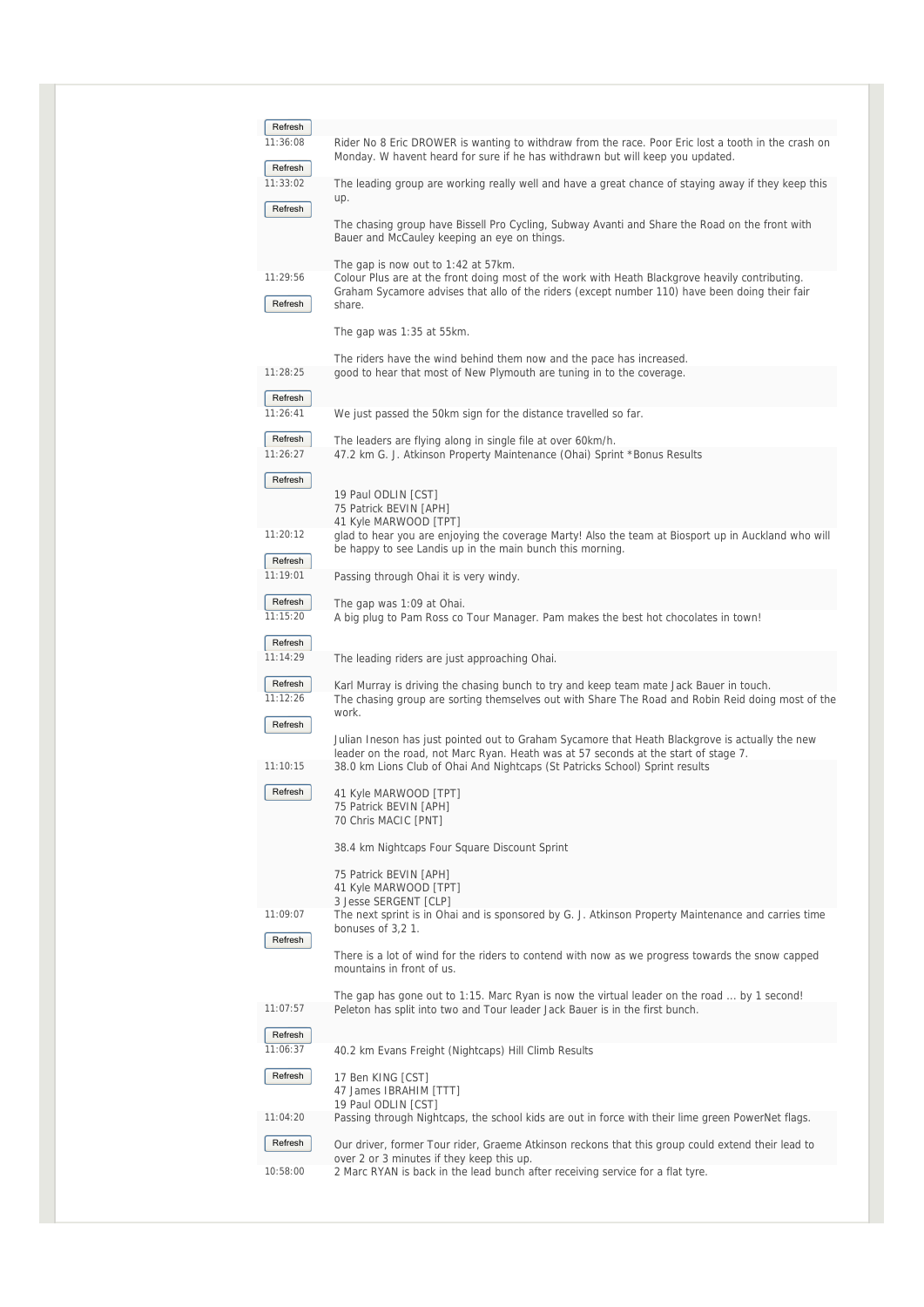| Refresh                        |                                                                                                                                                                                                                                                                                                                                                 |
|--------------------------------|-------------------------------------------------------------------------------------------------------------------------------------------------------------------------------------------------------------------------------------------------------------------------------------------------------------------------------------------------|
| 10:56:22                       | We are looking back out of our back window at the leading group and they look very comfortable.                                                                                                                                                                                                                                                 |
| Refresh<br>10:51:35<br>Refresh | The third group of riders are a further 46 seconds back.<br>Both Rachael and Tony are updating the Live Text Commentary on www.tourofsouthland.com again.<br>We did not have too many duplicate updates yesterday, so here is hoping for a repeat today.                                                                                        |
|                                | The last gap was 1:04 as the leaders turn at Wreys Bush towards Nightcaps.                                                                                                                                                                                                                                                                      |
|                                | Paul Odlin and Tom Findlay are having a bit of a discussion about the youngster Findlay doing his<br>share of work.                                                                                                                                                                                                                             |
| 10:46:58                       | The last gap was 1:01 so the main field is very slowly getting closer.                                                                                                                                                                                                                                                                          |
| Refresh<br>10:46:29            | After 29kms just coming into Wreys Bush Bissell are starting to feature at the front of the peloton.                                                                                                                                                                                                                                            |
| Refresh<br>10:45:15<br>Refresh | Colourplus are working hard at the front of the lead bunch. Floyd Landis is keeping himself tucked in<br>near the back.                                                                                                                                                                                                                         |
|                                | Subway-Avanti are pushing the tempo in the peloton. Team Manager extradionnaire Greg Hume will<br>have the tactics all lined up and will be passing them on via the team radio                                                                                                                                                                  |
| 10:44:19<br>Refresh            | At Avondale Road, the leading group are rolling along nicely, lapping it out. Michael VINK and the<br>Colour Plus boys are doing a lot of the work at the front. Floyd LANDIS is sitting in at the back<br>waiting to pounce?                                                                                                                   |
|                                | There is a lot of pressure back in the main field.                                                                                                                                                                                                                                                                                              |
| 10:40:13                       | The time gap was 1:04 at 27km.<br>There a some classy bike riders in this lead group of 15.                                                                                                                                                                                                                                                     |
| Refresh                        | Notably, none of the Bissell Pro Cycling riders made it into the break. Peter Latham and Jeremy<br>Vennell are in 2nd and 3rd on the PowerNet General Classification.                                                                                                                                                                           |
|                                | The last time gap was 1:01 after 26km.                                                                                                                                                                                                                                                                                                          |
|                                | Subway and Share The Road are setting the pace in the peleton. The Bissell team are also involved.<br>Jack BAUER is sitting on about 10 riders back.                                                                                                                                                                                            |
| 10:39:49                       | Another cracker day in terms of scenary. We are being treated to snow capped mountains and green<br>fields but none of the sheep or cows seem very interested in the racing.                                                                                                                                                                    |
| Refresh<br>10:37:48<br>Refresh | 25.2 km Runholders Talboys, Dykes, Horner and Boyle (Heddon Bush) Sprint Result<br>75 Patrick BEVIN [APH]<br>41 Kyle MARWOOD [TPT]                                                                                                                                                                                                              |
| 10:35:46                       | 104 Michael VINK [STT]<br>20.9 km Stihl Shop Winton (Heenans Corner) Sprint Results                                                                                                                                                                                                                                                             |
| Refresh                        | It was close, some of the motorbike riders with photographers and camera crew on board nearly took                                                                                                                                                                                                                                              |
|                                | out the sprint!                                                                                                                                                                                                                                                                                                                                 |
|                                | The riders results from the sprint were                                                                                                                                                                                                                                                                                                         |
|                                | 75 Patrick BEVIN [APH]<br>41 Kyle MARWOOD [TPT]                                                                                                                                                                                                                                                                                                 |
|                                | 3rd place is not confirmed but it was possibly<br>2 Marc RYAN [CLP]                                                                                                                                                                                                                                                                             |
| 10:34:17                       | At the corner after the sprint the gap has extended to 1:08.                                                                                                                                                                                                                                                                                    |
| Refresh<br>10:32:43            | Confirming the leading group at 19km who have a lead of 1:06.                                                                                                                                                                                                                                                                                   |
| Refresh                        | 2 Marc RYAN [CLP] 3 Jesse SERGENT [CLP] 4 Logan HUTCHINGS [CLP] 17 Ben KING [CST] 19 Paul<br>ODLIN [CST] 21 Floyd LANDIS [CBS] 26 Heath BLACKGROVE [ZCS] 27 Sam BEWLEY [ZCS] 41Kyle<br>MARWOOD [TPT] 47 James IBRAHIM [TTT] 70 Chris MACIC [POWERNET] 75 Patrick BEVIN [APH]<br>104 Michael VINK [STT] 109 Alex RAY [BCV] 110 Tom FINDLAY [BCV] |
| 10:30:24                       | The last gap was 54 seconds after about 18km.                                                                                                                                                                                                                                                                                                   |
| Refresh<br>10:29:48            | 26 Heath BLACKGROVE [ZCS] is in the leading group.<br>Hope the team at BikeNZ are working hard in between keeping up to date with the racing!                                                                                                                                                                                                   |
| Refresh<br>10:25:19            | At Langford Road, the time gap is 38 seconds and the hammer is down.                                                                                                                                                                                                                                                                            |
| Refresh                        | The leading group is 2 Marc RYAN [CLP] 3 Jesse SERGENT [CLP] 4 Logan HUTCHINGS [CLP] 15 Cody<br>O"REILLY [BPC] 19 Paul ODLIN [CST] 21 Floyd LANDIS [CBS] 27 Sam BEWLEY [ZCS] 41Kyle<br>MARWOOD [TPT] 46 Samuel WHITMITZ [TTT] 70 Chris MACIC [POWERNET] 75 Patrick BEVIN [APH]                                                                  |
| 10:24:14                       | 104 Michael VINK [STT] 109 Alex RAY [BCV] 110 Tom FINDLAY [BCV]<br>8.8 km Southern Paints PPG Industrial Coatings (Limehills) Sprint                                                                                                                                                                                                            |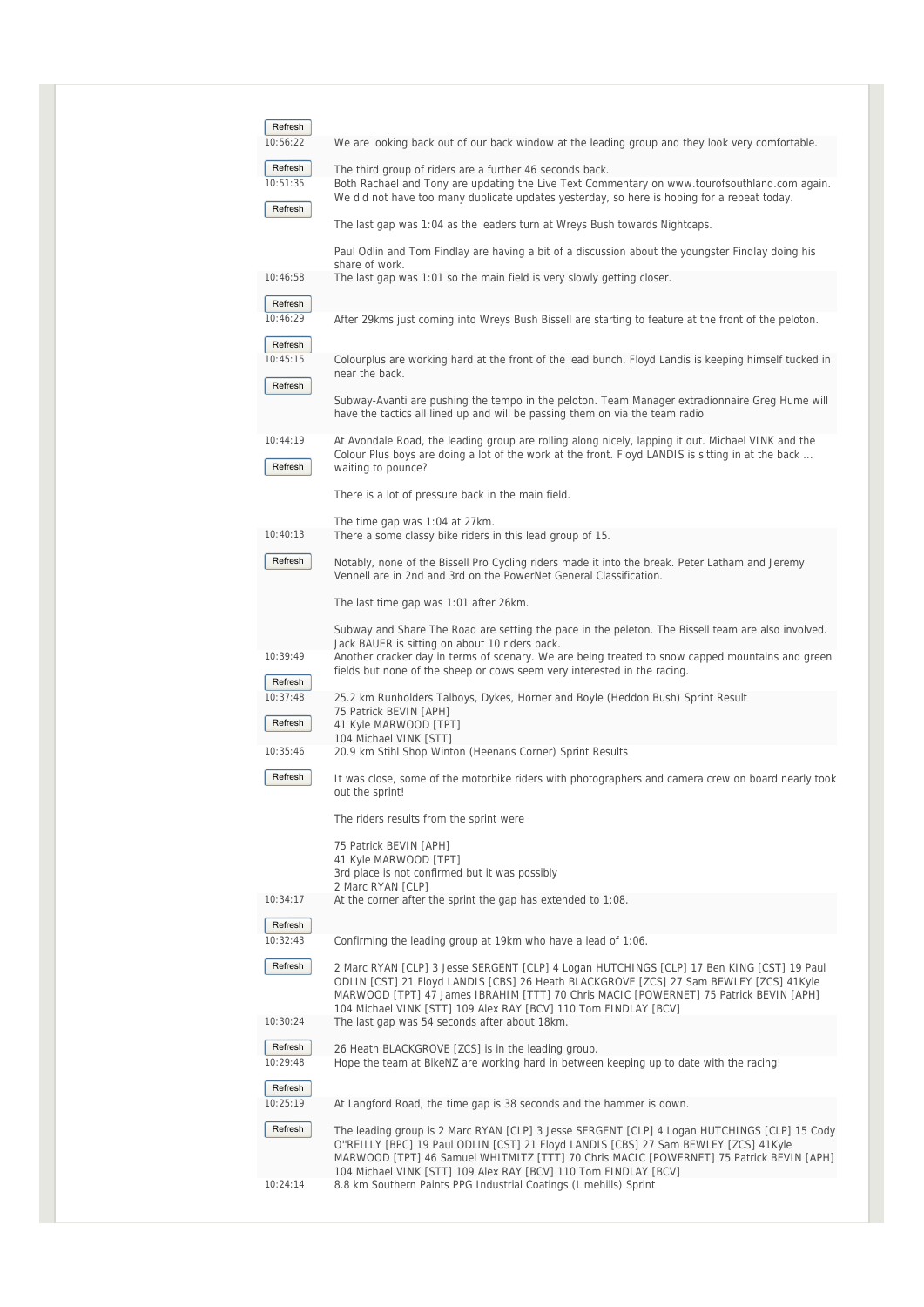| Refresh             | 41Kyle MARWOOD [TPT]<br>75Patrick BEVIN [APH]<br>70Chris MACIC [PNT]                                                                                                                                                                                                                                                                                                                        |
|---------------------|---------------------------------------------------------------------------------------------------------------------------------------------------------------------------------------------------------------------------------------------------------------------------------------------------------------------------------------------------------------------------------------------|
| 10:22:17<br>Refresh | The leading group at Centre Bush is 2 Marc RYAN [CLP] 3 Jesse SERGENT [CLP] 4 Logan<br>HUTCHINGS [CLP] 6 Gordon McCAULEY [SWA] 15 Cody O"REILLY [BPC] 19 Paul ODLIN [CST] 21<br>Floyd LANDIS [CBS] 27 Sam BEWLEY [ZCS]<br>41Kyle MARWOOD [TPT] 46 Samuel WHITMITZ [TTT] 70 Chris MACIC [POWERNET] 75 Patrick<br>BEVIN [APH] 104 Michael VINK [STT] 109 Alex RAY [BCV] 110 Tom FINDLAY [BCV] |
| 10:17:10<br>Refresh | The gap is 26 secs at the Centre Bush turn off and 36 to the third group.<br>Riders are heading straight into a head wind at the moment.                                                                                                                                                                                                                                                    |
| 10:22:33<br>Refresh | 21 Floyd LANDIS [CBS] 75<br>70 Chris MACIC [PNT]<br>110 Tom FINDLAY [BCV]<br>19 Paul ODLIN [CST]<br>47 James IBRAHIM [TTT]<br>27 Sam BEWLEY [ZCS]<br>2 Marc RYAN [CLP]<br>104 Michael VINK [STT]                                                                                                                                                                                            |
|                     | have a 200m lead after 5km.                                                                                                                                                                                                                                                                                                                                                                 |
| 10:11:30            | The yellow jersey is in the second group.<br>Lots of questions that will be answered in about 160kms time.                                                                                                                                                                                                                                                                                  |
| Refresh             | Will we see Landis fire a shot?                                                                                                                                                                                                                                                                                                                                                             |
|                     | Will Vennell show his cards and take the yellow off Bauer?                                                                                                                                                                                                                                                                                                                                  |
|                     | Will man of the moment Jack Bauer continue his winning ways in the yellow?                                                                                                                                                                                                                                                                                                                  |
|                     | Will big man JK Justin Kerr repeat his 2008 stage win?                                                                                                                                                                                                                                                                                                                                      |
| 10:10:56<br>Refresh | Keep posted all will be revealed!<br>Southland Times Reporter Nathan Burdon has just turned off the state highway and the media<br>vehicles followed  including us.                                                                                                                                                                                                                         |
|                     | It is a pity that the tour convoy went straight on!                                                                                                                                                                                                                                                                                                                                         |
|                     | Graham Sycamore came on the Tour Radio and told us that the last guy who did that on Wednesday<br>was disqualified (Logan Edgar).                                                                                                                                                                                                                                                           |
|                     | We will all have to take a shortcut to get back in front of the tour.                                                                                                                                                                                                                                                                                                                       |
|                     | A Subway support vehicle, Jon Bridges, Julian Ineson and a couple of other cars are included in this<br>breakaway.                                                                                                                                                                                                                                                                          |
| 10:04:05<br>Refresh | We are just travelling through Winton past all of the schoolchildren waving their lime green PowerNet<br>Flags.                                                                                                                                                                                                                                                                             |
| 10:02:13            | We are now racing.<br>Jack BAUER [STR] is still in the <b>PowerNet</b> Tour leader in the Yellow jersey.                                                                                                                                                                                                                                                                                    |
| Refresh             | Patrick BEVIN [APH] is still wearing the Green jersey of the Harcourts Sprint Ace.                                                                                                                                                                                                                                                                                                          |
|                     | is the Under 23 leader with the <b>PSIS</b> Pink jersey.                                                                                                                                                                                                                                                                                                                                    |
|                     | <b>Ben KING [CST]</b> is the leader in the Red and White Polka Dot jersey of the <b>Hydraulink King of</b><br>the Mountains (KOM).                                                                                                                                                                                                                                                          |
|                     | Unofficially, Jack Bauer lost 46 seconds to Peter Latham. Bauer took 31 seconds out of Heath<br>Blackgrove.                                                                                                                                                                                                                                                                                 |
|                     | As we descend the Crown Range road, it was just reported that it is hailing in Invercargill and I just<br>got sunburnt at the Crown Range lookout!                                                                                                                                                                                                                                          |
| 10:01:58<br>Refresh | Please check back later on www.tourofsouthland.com for the official results.<br>The top 10 at the start of the stage today is as follows.<br>1. Jack BAUER 14:24:23<br>2. Peter LATHAM @ 00:25<br>3. Jeremy VENNELL @ 00:27<br>4. Heath BLACKGROVE @ 00:57<br>5. Marc RYAN @ 01:14<br>6. Gordon MCCAULEY @ 01:56<br>7. Tom FINDLAY (U23) @ 02:08                                            |